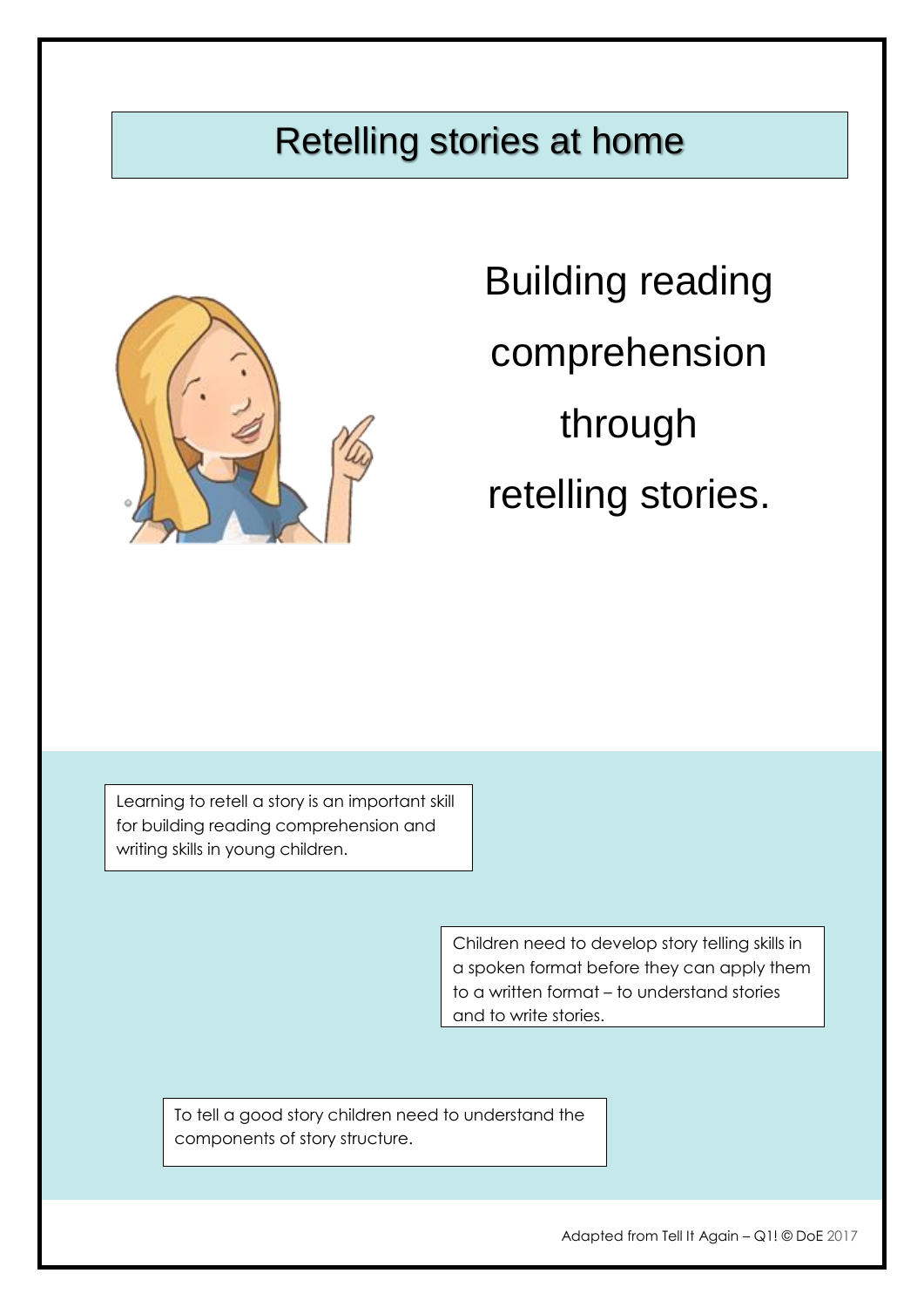### **STORY RETELL**

### **PROCEDURE**

#### **Materials you need**

- 15 Sets of pictures
- Story scripts
- Story icons
- Story gestures

#### **Steps**

(It is important to make sure that you complete all 6

steps for each story)

### *Step 1 - Model story (I do it)*

- Choose a story.
- Place the four pictures for that story in the correct order (1-4) in front of the child.
- Now read the story to the child/ren.
- While you are reading, your child/ren can follow along with the story by looking at the ordered pictures.
- While you are reading the story, identify the parts of the story (character, setting, complication, action, resolution) and lay out the icons that correspond to each part.
- The child/ren should make the gesture that matches the icon as it is placed.

### *Step 2 - Team retell (We do it together)*

- Leave the pictures on the table.
- The child/ren can select an icon.
- The child/ren are given a part of the story to tell.
- The story is retold with the child/ren retelling their part of the story in the correct order.
- The icon that was selected is placed down as the story is retold.
- After the child/ren have told the story the adult should summarize it. This is to model a correct and clear retell for the child/ren as they will do this by themselves in Step 3.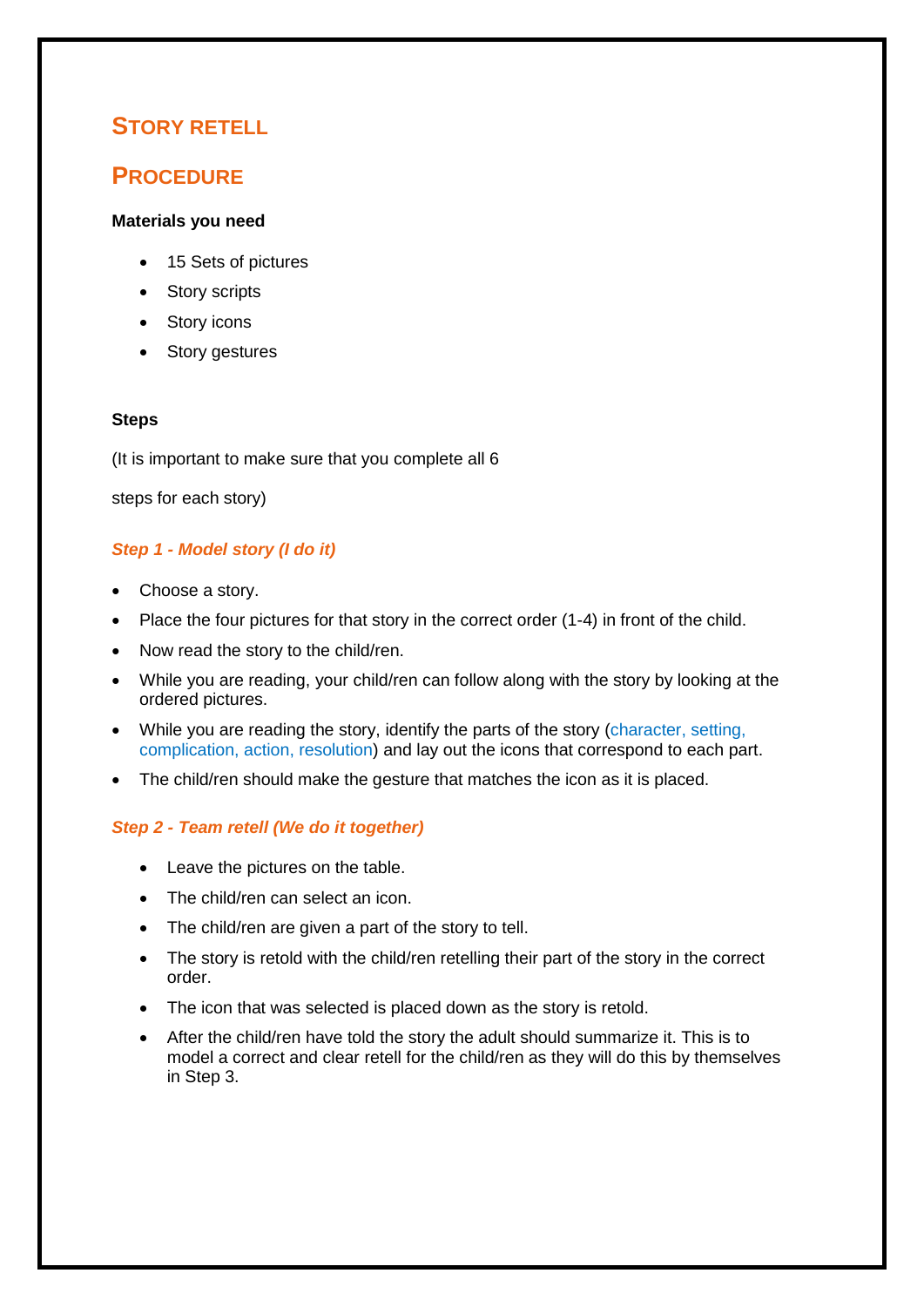### *Step 3 - Individual retell 1 (You do it yourself)* with Pictures and Icons

- The child has heard the story two or three times now it's their turn to start to retell the story.
- Leave the pictures and the icons on the table in view of the child/ren.
- Choose a child to retell the story with the pictures and the icons available. The other children can make the story gestures as the story is told.
- The adult summarizes the story.

#### *Step 4 - Individual retell 2 (You do it yourself)* Icons only

- This time remove the pictures but leave the icons on the table.
- Choose a student to retell the story with only the icons available. If there is more than one child they can make the story gestures as the story is told.
- The adult summarizes the story.

#### *Step 5 - Individual generation (You do it yourself)* Icons only

- Leave the icons on the table in view of the students.
- Ask the child/ren, "*Has something like that ever happened to you*?" "*Have you ever lost something at home*?"; "*Have you ever been given something you don't like to eat*? *Tell me about that.* "
- The adult then retells each child's story.

#### *Step 6 - Story writing (We do it together)* Icons only

- Have the child/ren draw the story they created in Step 5.
- Together you can add words and sentences to the drawings to 'write' the story. This is done together and it can be the adult who writes the words if the child is not yet ready to write.

#### **Encouragement and Prompts**

If a student is reluctant to respond, you can provide encouragement by saying, for example, "*It's* 

*OK. Just do your best*." Always praise the children for their efforts.

If your child/ren is struggling with the task, provide whatever prompts are necessary for them to succeed.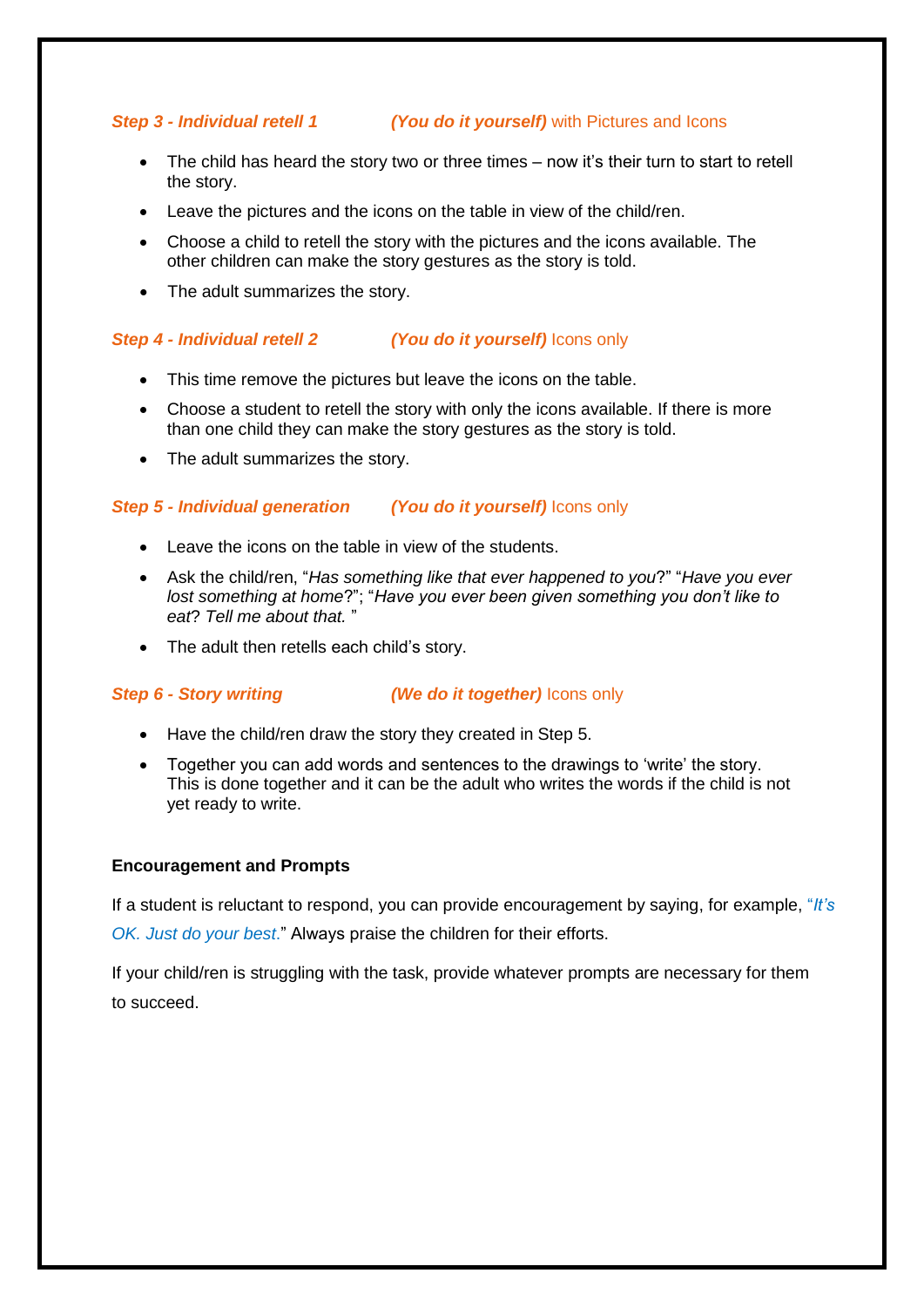### **STORY GESTURES**

| <b>Story Element</b>         | Description of gesture                                   | Photo of gesture |
|------------------------------|----------------------------------------------------------|------------------|
| Character                    | Point towards eye with hand.                             |                  |
| <b>Setting</b>               | Use both hands to form the roof<br>and walls of a house. |                  |
| Complication/<br>Problem     | One thumb down.                                          |                  |
| <b>Action</b>                | Flick whole hand forward.                                |                  |
| Ending/<br><b>Resolution</b> | One thumb up.                                            |                  |
| Feeling                      | Tap heart with right hand.                               |                  |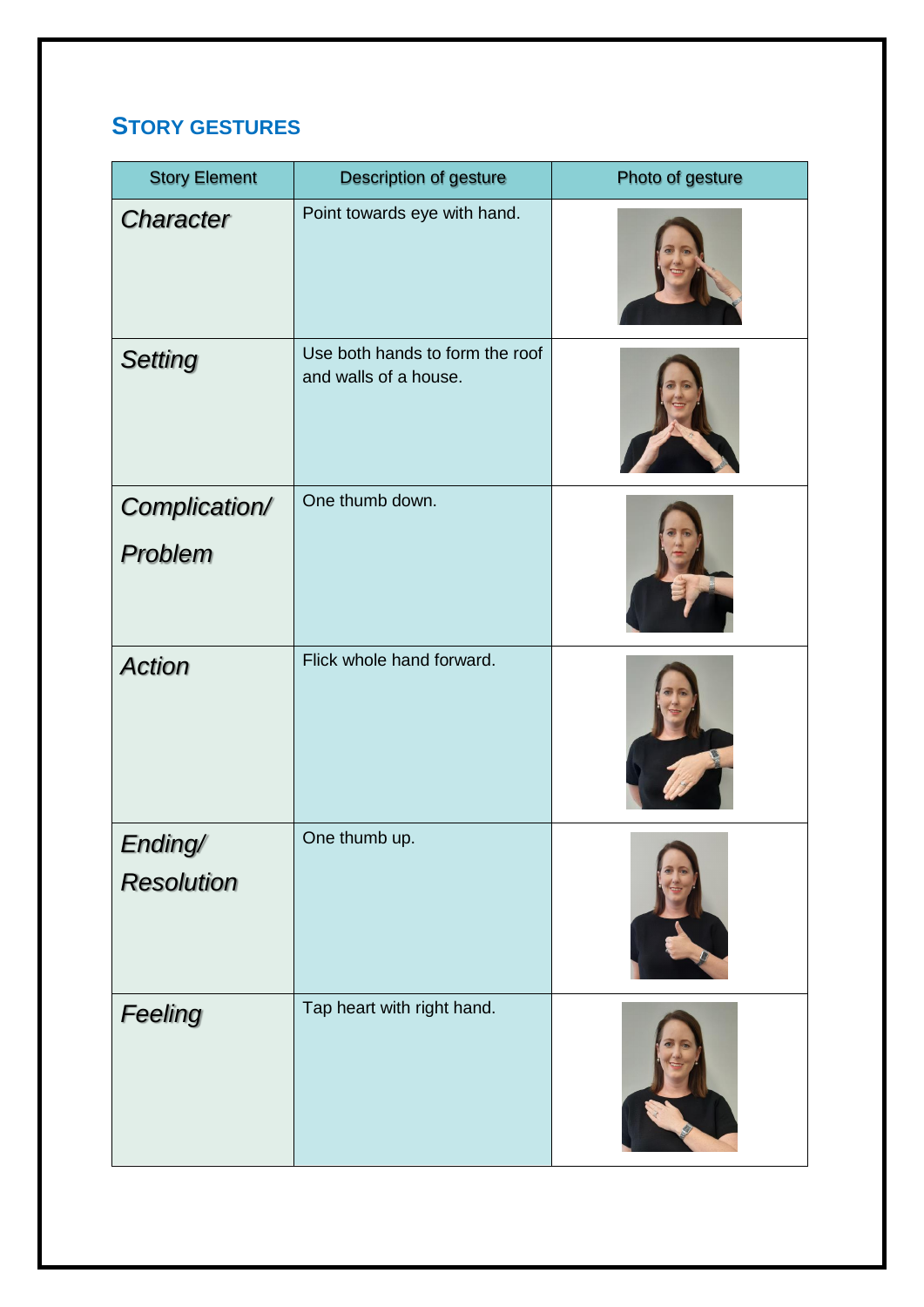### **Warm-up activity using story gestures**

Adult calls out the story terms in random order and students make the associated Story Gestures. Gradually build up the speed with this activity.

Adult makes Story Gestures in random order and students call out the associated story term. Gradually build up the speed with this activity.

### **Active listening using story gestures**

Adult retells story while students listen to the story and make a corresponding gesture when the adult tells each part. Story gestures should be implemented in a game-like fashion to enhance active listening.









?

?

?